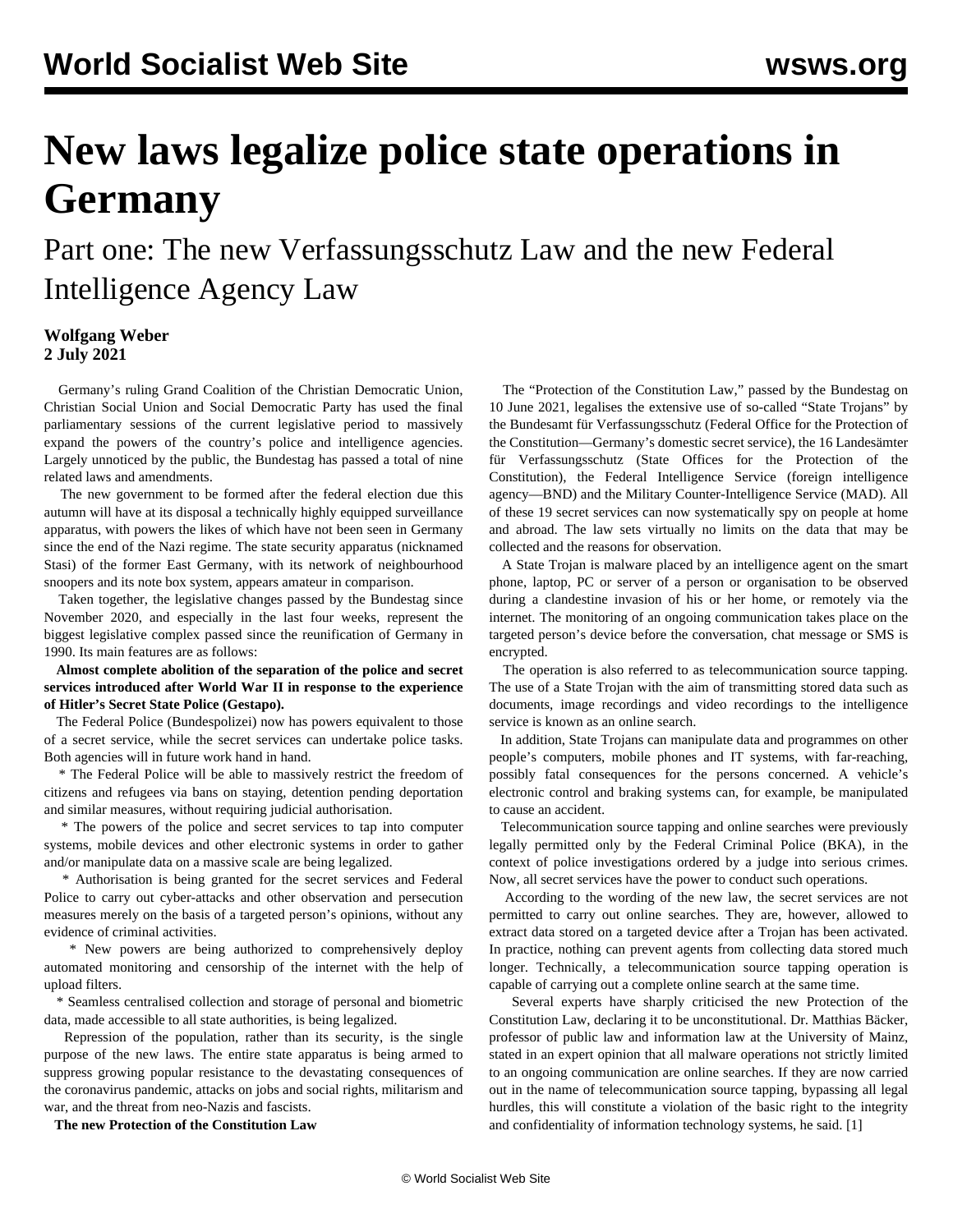The Mainz professor also criticised the fact that the latitude for hacking and spying attacks has been considerably expanded. The law allows "telecommunication surveillance in part even in the case of the planning of comparatively minor offences." As examples, Bäcker mentions "the dissemination of propaganda material of anti-constitutional organisations, violations of a ban on associations and membership of a secret association of foreigners." [2]

 In addition, the new law has expanded the concept of "anticonstitutional aspirations" from organisations to individuals, whereby the "target of their behaviour" is sufficient justification to start intelligence agency observations. Bäcker warns that the law "virtually invites a practice of observation based on (presumed) personal characteristics or the social ties of the persons concerned, instead of on actions objectively relevant to the intelligence agency." [3]

 In other words, persons are observed and prosecuted not because of concrete acts, but because of their opinions.

 This principle of Gesinnungsjustiz (judgement based on opinions) was the basis of the legal system of the Nazis and is also the basis for the observation of the Sozialistische Gleichheitspartei (Socialist Equality Party—SGP) by the Verfassungsschutz. When the Verfassungsschutz first included the SGP as a "left-wing extremist party" in its annual report of 2017, it justified its action by stating that the SGP defended a socialist programme, criticised capitalism and politically criticised apologists for capitalism—in particular the SPD, the Left Party, the Greens and the trade unions.

 When the SGP subsequently filed a complaint against this judgement, lawyers for the Verfassungsschutz justified the persecution of the SGP not on the basis of unlawful activities, but rather on the basis of the party's analysis of society, its Marxist stance on history, its political analyses and its socialist objective. The Verfassungsschutz lawyers stated that "arguing for a democratic, egalitarian, socialist society" contradicted "the central values of Germany's Basic Law." [4]

 The SGP warned at the time: "With its attack on the SGP, this criminal government agency wants to set a precedent for a new kind of legal prosecution of thought crimes that would provide the basis for the prosecution of anyone who criticises the current reactionary social and political situation… If the right-wing conspiracy in the state apparatus is not stopped and the SGP is not defended, the dam will be broken for even more far-reaching measures." [5]

 This assessment has now been confirmed. The new Protection of the Constitution Law legalises hitherto unprecedented measures targeting broad sections of the population and all kinds of organisations and parties assessed to be undesirable by the intelligence agencies and the German government.

 In order to carry out this surveillance technically, the law obliges companies active in the aviation, financial services, telecommunications and telemedia sectors to pass on the personal data of citizens under surveillance and provide technical assistance for the insertion of State Trojans for online searches and the transmission of the resulting data streams. Internet providers such as Telekom and Vodafon, but also Google, Facebook and banks, will be turned into accomplices of the secret services.

 Only a few target groups, such as priests and lawyers, are exempt from secret service cyber-attacks. Journalists—despite protests from journalists' associations—are explicitly not among them. The freedom of the press and the digital protection of its sources have been gutted.

 The law also provides for networking and data exchange between all of the various secret services, Federal Police, Federal Criminal Police and other state authorities such as the country's immigration authorities and the Federal Employment Agency.

## **The new Federal Intelligence Service Law**

The Federal Intelligence Service Law of 25 March 2021 legalises the

tapping of huge databases and data streams to monitor the communications of millions of people and search their computers, mobile phones and servers for data, photos and videos by the BND, the foreign intelligence service.

 This same law was supposed to fulfil legal requirements to restrict and control the activities of the BND, as stipulated by the German Constitutional Court in May 2020. The court declared that the previous law of 2016, which legalised the mass surveillance uncovered by American whistleblower Edward Snowden, to be unconstitutional.

 The court, however, did not object to mass surveillance per se, but merely insisted on compliance with a few formalities in its ordering, documenting and monitoring. It thereby provided a flimsy democratic fig leaf for mass surveillance.

 But even with these formalities, the changes in the new BND law compared to the old one are minimal or simply *farcical.* For example, the quantitative limitation of interceptions demanded by the Federal Constitutional Court is implemented in such a way as to cover not more than "30 percent of the transmission capacities of all globally existing telecommunications networks!"

 What looks like a limitation is, in reality, a licence for unlimited spying. The BND, even if it continues to greatly expand its technical capabilities, will never be able to collate the enormous amount of data associated with this "limit," according to Klaus Langenfeld, a man who should know. He is the operator of the world's largest Internet node DE-CIX, near Frankfurt am Main, which at peak times records a data flow of more than 10 terabits, or 10 trillion bits per second. [6]

 The new law also significantly expands the power to intercept data and spy on people. The BND is allowed to hack communication providers such as Google, Apple, Facebook, Amazon, Microsoft and Vodafone, as well as the IT systems of foreign companies and authorities, "even without their knowledge" and "without concrete cause." These shady and criminal operations are called "strategic telecommunications reconnaissance" in the jargon of the ministerial authors.

 Significantly, not only foreign but also German citizens, companies and IT systems may be targeted by the BND. Formally, the law prohibited the surveillance and interception of the "individual communications of natural persons," even though no one can control compliance with this prohibition. The use, however, of a smart phone, computer or even a telephone is considered communication with machines. In these cases, the BND is allowed almost unrestricted access to stored data and current traffic and content data.

 For such operations, the BND is explicitly allowed to cooperate and exchange data with foreign intelligence services such as the National Security Agency (NSA) and thereby use huge secret data storage centres such as the one in Utah. As Edward Snowden has revealed, the BND has been carrying out such operations for years, without any legal basis. Now the laws have been adapted to this practice!

 As already mentioned, the BND is also allowed to use State Trojans for the mass extraction of data from foreign IT systems and devices.

 The range of "dangerous topics" which the BND is authorized to spy upon has also been considerably expanded. In addition to the previous topics—international terrorism, the transfer of nuclear weapons material and illegal smuggling—"crisis developments abroad," "protection of critical infrastructures" and "cases of intellectual property theft" or copyright infringement have been added.

 The latter marks the first time a secret service has been authorised by law to intervene in private legal disputes. German companies are to be strengthened against foreign competitors. Chinese companies in particular have long been accused of copying products and programmes, although no evidence of such activities has ever been provided.

 Now, with the help of the BND, it is hoped that such evidence can be found or fabricated as a pretext for more aggressive action against China.